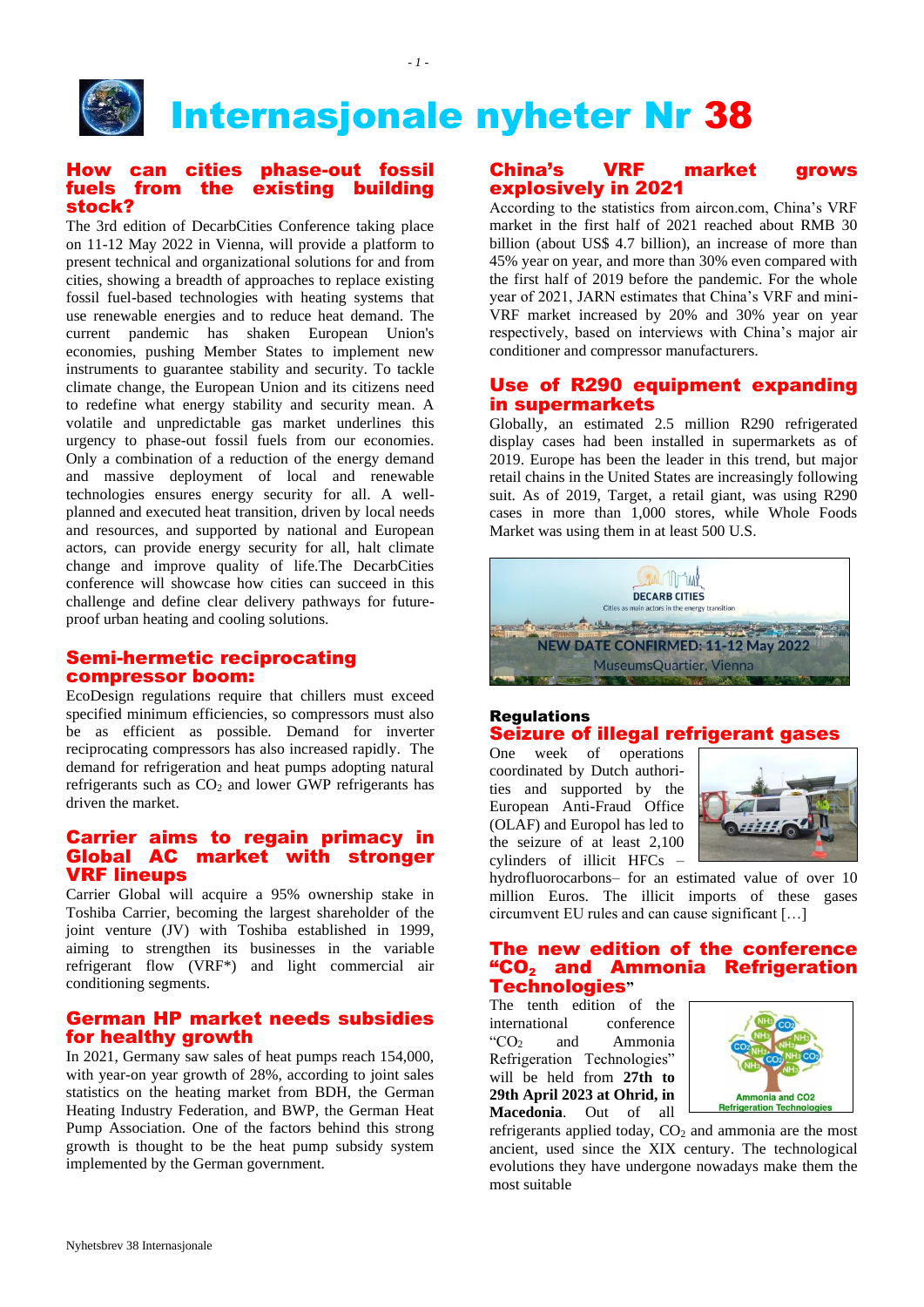

# IEA Heat Pump Conference 2023

The submission is now open Abstracts (250 words maximum) covering the conference theme may be submitted on the conference website. The abstracts will be screened and authors will be advised of acceptance by June 15, 2022.

Important dates are given below.

- Abstract submission due May 15, 2022
- Full paper submission due November 15, 2022
- Final paper submission due February 15, 2023

#### • Not yet a subscriber to the HPT Magazine?



The Heat Pumping Technologies Magazine is a magazine about heat pumping technologies, markets and market development, and

information from the annexes (projects) in the program. In each issue, there is also a column, where the author gives his view of a topic of hers or his own choice, a list of selected heat pump-related events, and sometimes a strategic outlook, presenting policy affecting markets, from the author's viewpoint.

[Become a subscriber of the HPT Newsletter and Magazine](https://heatpumpingtechnologies.org/news/1/56903/?utm_campaign=HPT+Newsletter+February+2022&utm_medium=email&utm_source=lime-newsletter)  [here.](https://heatpumpingtechnologies.org/news/1/56903/?utm_campaign=HPT+Newsletter+February+2022&utm_medium=email&utm_source=lime-newsletter)

## Apply for the Heat Pump Award 2022 –

The application is now openDo you have any innovative Heat Pump projects developed at a local level?



Then you can be the winner in one of the 5 categories below:

- Heat Pump City of the Year
- **DecarbIndustry**
- DecarBuilding (residential and commercial)
- The lighthouse heat pump project
- People's choice award: The most popular HP project

Apply for the Heat Pump Award 2022 – The application deadline is August 12, 2022. [Read more](https://heatpumpingtechnologies.org/news/1/56893/?utm_campaign=HPT+Newsletter+February+2022&utm_medium=email&utm_source=lime-newsletter)

### IEA Annex 54 Annual Report 2021

**The Annual Report 2021 for Annex 54 – Heat Pump Systems with Low-GWP Refrigerants, is now available.**

This report provides a comprehensive, most up-to-date review of current research and the development of systems and their optimizations using low-GWP refrigerants for heat pump applications. It also includes a state-of-the-art review of life cycle evaluations of such systems using low-GWP refrigerants. It summarizes the collective efforts by researchers, engineers, and regulation committees across the industry.

[Read more](https://heatpumpingtechnologies.org/news/63/470/?utm_campaign=HPT+Newsletter+February+2022&utm_medium=email&utm_source=lime-newsletter) >

### Climate leap – How investors are reaching major emissions cuts in existing property portfolios

Climate leap – How investors are reaching major emissions cuts in existing property portfoliosIn buildings, the energy consumption arising from electricity and heating is the primary source of carbon dioxide emissions. Improving the energy efficiency of buildings is one of the most viable paths to decreasing this consumption and the associated carbon emissions. The main goal of Varma, one of Finland's largest real estate investors, is to reduce the carbon dioxide emissions of its direct real estate investments by switching to fossil-free heating and electricity by 2030 and 2025, respectively. [Read more](https://heatpumpingtechnologies.org/news/1/56943/?utm_campaign=HPT+Newsletter+February+2022&utm_medium=email&utm_source=lime-newsletter) >

## Why risk profiling is key to making large-scale decarbonization financially executable

The phasing out of fossil-fuel-based heating is internationally recognized as fundamental to combatting the climate crisis. The installation of heat pumps in conjunction with ultralow temperature district heating and cooling systems, also known as 5GDHC, offer a way forward. Such



projects support the large-scale energy transformation in dense urban areas for both new builds and retrofits. For the peak capacity demand hours, heat pumps connected to the grid can supply buildings with 70 C, making it easier to replace gas.

[Read more](https://heatpumpingtechnologies.org/news/1/56881/?utm_campaign=HPT+Newsletter+February+2022&utm_medium=email&utm_source=lime-newsletter) >

# ClimaCheck International Training

#### **Stockholm 5-6 May 2022**

Use this opportunity to meet experts from all over the world and share knowledge and experiences in optimisation, predictive maintenance, and troubleshooting. During the two days you will have the chance to improve your skills in energy optimisation and predictive maintenance with the help of ClimaCheck. Last day to register to the training is 15 of March! [More Information](https://home.climacheck.com/climacheck-international-training-2022/?utm_medium=email&utm_source=sharpspring&sslid=MzczsjQ0MTUxNDU3AAA&sseid=MzIxMDY1sjQ3NgAA&jobid=1563c22f-cf53-4614-92be-b6a8ef0109cd)

### AC and compressor prices in China increasing in 2022

For 2022, many compressor manufacturers preannounced at the end of last year price increases of 3 to 5 %, which were less pronounced than in 2021. Several air conditioner manufacturers followed suit and issued further price increase notices at the beginning of 2022,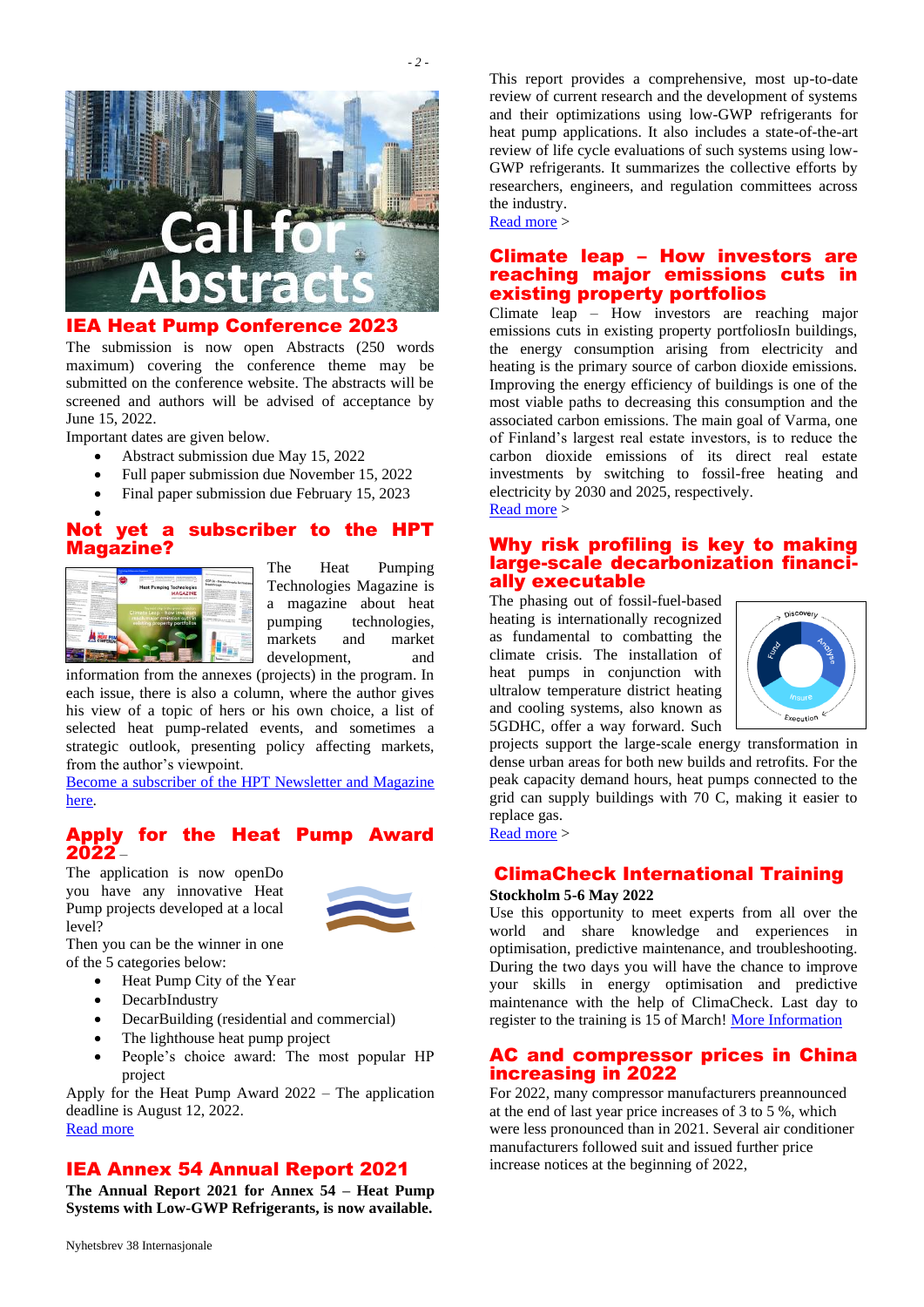